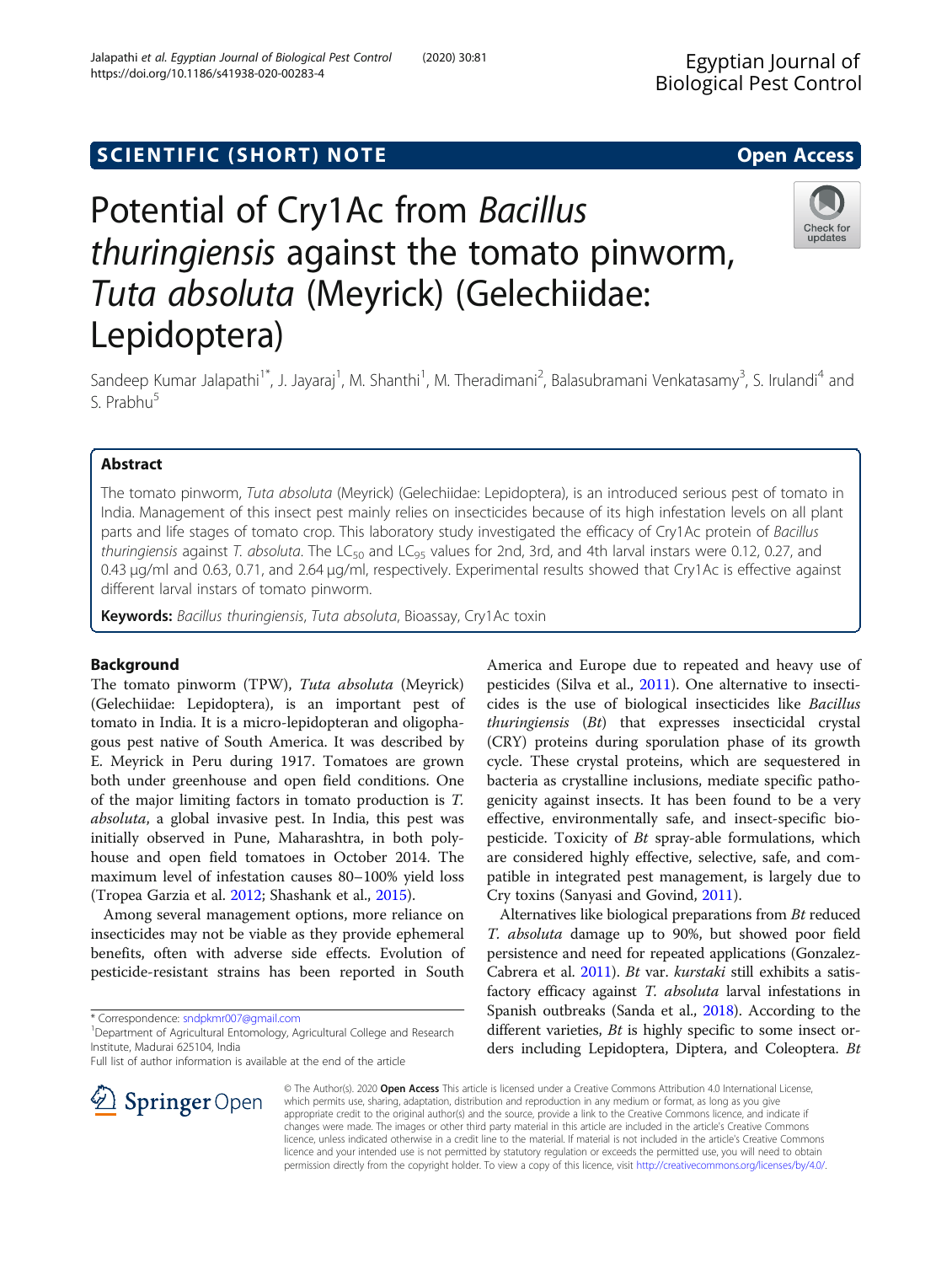formulates are very effective against T. absoluta under laboratory, greenhouse, and field conditions (Ghazwan et al., [2017](#page-3-0)). The present study was undertaken to evaluate the potential of Bt toxin Cry1Ac against larval instars of T. absoluta under laboratory conditions.

## Materials and methods

Purified Cry1Ac toxin was obtained from the Centre for Plant Molecular Biology and Biotechnology (CPMB& B), Tamil Nadu Agricultural University (TNAU), Coimbatore, India. Original JM (Jockey Mango) 103 E. coli strain expressing Cry1Ac gene was originally obtained from Dr. Neil Crickmore's Lab, University of Sussex, UK, and Cry1Ac was extracted as described by Sayyed et al. ([2000](#page-3-0)). Cry1Ac toxin was stored at  $-$  20 °C.

All the experiments were conducted at Horticultural College & Research Institute, Periyakulam, TNAU. The culture of tomato pinworm was maintained on tomato plants (PKM1) for 2 generations prior to use in leaf dip bioassay studies under laboratory conditions. The toxin dilutions were freshly prepared for each assay (Dakshina and Gary,  $2003$ ). For  $LC_{50}$  estimation, bioassay studies were conducted by different concentrations. The concentrations of Bt protein were prepared separately for 2nd instar (0.05, 0.10, 0.15, 0.20, 0.25, and 0.30 μg/ml), 3rd instar (0.15, 0.20, 0.25, 0.30, 0.35, and 0.40 μg/ml), and 4th instar (0.10, 0.20, 0.30, 0.40, 0.50, and 0.60 μg/ ml) in separate experiments. All concentrations were made up to a total volume of 25 ml in a glass beaker. To determine  $LC_{50}$  values for toxic concentrations in the exposure experiments, preliminary bioassays were conducted. Different known concentrations of Cry1Ac protein were used and prepared in 0.02% Tween 20, using double distilled water.

Fresh leaves were placed in a plastic container (2-cm diameter and 3-cm height) into which 2% melted agar (allowed to cool) was added and then leaf discs (1-cm diameter) were placed to maintain turgidity, and individual larvae per container were released. Pot-cultured 45 day-old plant tomato (PKM1) leaf discs were immersed in each suspension for 1 min, and then air dried. Groups of 10 T. absoluta larvae (2nd, 3rd, and 4th separately), pre-starved for 4 h, were allowed to feed on the treated leaves. For untreated check, the larvae were fed on untreated leaves (leaves dipped in 0.02% Tween 20 and air dried). A minimum of 30 insects per concentration were used; each concentration had 3 subsets as replicates. Each assay was performed 2–3 times. All bioassays were carried out under a controlled environment at  $25 \pm 5$  °C and 80% RH with a 12:12 h (D:L).

#### Data analysis

Mortality rates of larvae at 24-h intervals for 5 days after initiation of the experiment were recorded. Any larva

failed to move when touched repeatedly was considered dead. Corrected mortality percentages were worked out, using Abbott's formula (Abbott, [1925\)](#page-3-0), and subjected to probit analysis (Finney, [1971](#page-3-0)) from EPA Probit Analysis Program (version 1.5).

## Results and discussion

The results of the probit regression analysis of concentration-response mortality data for the bioassays of Cry1Ac to T. absoluta were recorded. The slope values of different larval instars varied significantly, indicating variability in the susceptibility to Cry1Ac among the larval stages. T. *absoluta* showed variable responses to Cry1Ac as reflected in the  $LC_{50}$  values for 2nd, 3rd, and 4th instar larvae. Cry1Ac showed toxicity to all larval instars of pinworm. Based on the concentration mortality response to Cry1Ac, the  $LC_{50}$  and  $LC_{95}$  values for 2nd, 3rd, and 4th instars were 0.12, 0.27, and 0.43 μg/ml and 0.63, 0.7[1](#page-2-0), and  $2.64 \mu g/ml$ , respectively (Table 1). The susceptibilities of different larval instars of tomato pinworm to Cry1Ac protein produced by Bt var. kurstaki were presented in Fig. [1](#page-2-0). At  $LC_{50}$ , 50% mortality was observed in the 3rd day of treatment, in all the instars tested. Based on the present study, it is evident that all the larval instars of the pest were susceptible to the Cry1Ac of Bt. The results indicated that susceptibility of larvae decreased with larval developmental stage.

Variations in susceptibility of tomato pinworm depend on the age of the insect, and susceptibility decreased with the age of the insect. Control measures are sometimes ineffective because larvae feed inside the galleries formed from mesophyll tissues (Desneux et al., [2011\)](#page-3-0).

Obtained results are in accordance with Dakshina and Gary ([2003\)](#page-3-0) who reported that CRY I toxin was toxic to tomato pinworm, Keiferia lycopersicella, with  $LC_{50}$  = 17.68 to 56.00 μg/ml in Florida, with 3.17-fold difference (lab population; Homestead  $LC_{50}$  value 17.68 with resistant population Guasava 1 with  $LC_{50}$  value 56.00). Similarly, when Helicoverpa armigera (Hub.) was continuously exposed to Cry1Ac toxin under laboratory conditions, resistance has been developed (Kranthi et al., [2000](#page-3-0)) as well, against the beet armyworm, Spodoptera exigua (Hubner) (Muhammad et al., [2019](#page-3-0)). The present results are in accordance with Kannan and Uthamasamy ([2006\)](#page-3-0) who reported the  $LC_{50}$  values were 0.119  $\mu$ g/ml for H. armigera. Susceptibility to Cry1Ac for H. armigera geographically varied between India, America, and China.

However, a repeated and intensive use of Bt formulations may lead to resistance in the case of Plutella xylostella (Tabashnik and Carriere, [2017](#page-3-0)). The use of biopesticides is one effective way of coping with insect pests. Of the total production of biopesticides, entomopathogenic bacteria (mostly  $Bt$ ) amount to 90%. Bt has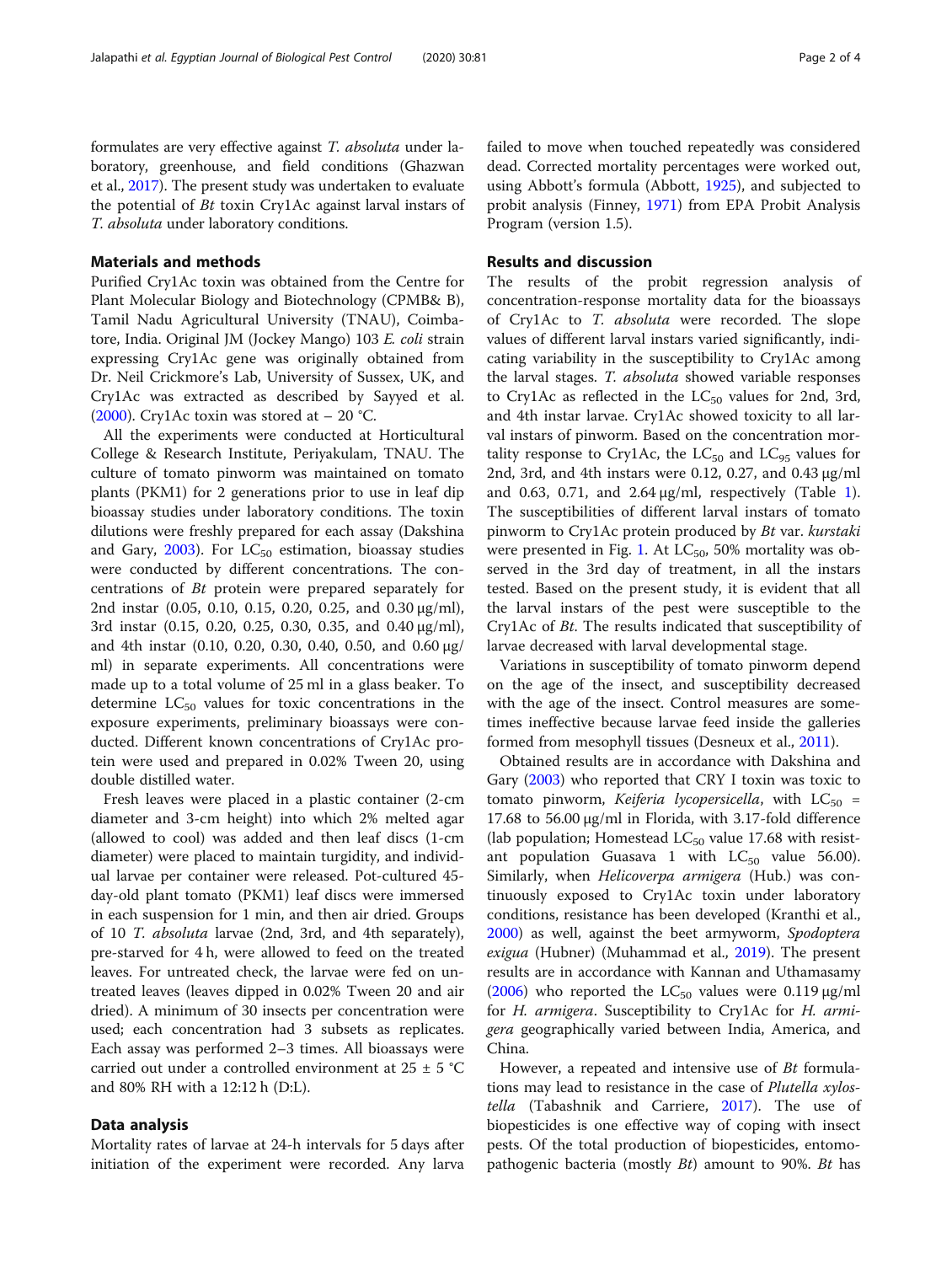| Larval stage        | Slope | $SE^a$ | $v^{2b}$ | LC <sub>50</sub><br>(µg/<br>ml) | Confidence limits (95%) |             | $LC_{95}$   | Confidence limits (95%) |             |
|---------------------|-------|--------|----------|---------------------------------|-------------------------|-------------|-------------|-------------------------|-------------|
|                     |       |        |          |                                 | Lower limit             | Upper limit | (µg/<br>ml) | Lower limit             | Upper limit |
| Second instar       | 2.13  | 0.56   | 0.10     | 0.12                            | 0.07                    | 0.16        | 0.63        | 0.40                    | 1.72        |
| <b>Third instar</b> | 3.96  | 1.12   | 0.34     | 0.27                            | 0.22                    | 0.33        | 0.71        | 0.49                    | 2.18        |
| Fourth instar       | 2.10  | 0.63   | 0.17     | 0.43                            | 0.30                    | 0.65        | 2.64        | .29                     | 37.4        |

<span id="page-2-0"></span>Table 1 Toxicity of Cry1Ac protein from Bacillus thuringiensis to 2nd, 3rd, and 4th larval instars of tomato pinworm, Tuta absoluta

<sup>a</sup>Standard error, <sup>b</sup>chi-square test

been commercially used in the biological control of insect pests for the last 4 decades. Bt strains can produce toxic compounds of numerous chemical structures and properties. Selectivity of  $Bt$  δ-endotoxins against the larvae of target insects was documented earlier (Stepanova et al., [1996\)](#page-3-0). As Cry1Ac was toxic to all the instars of TPW, yield loss due to this pest can be efficiently reduced by *Bt*-based formulations. From the bioassay  $LC_{50}$ values obtained for all instars, it is evident that the populations of Tamil Nadu were enough susceptible for effective control. Further, if we can establish the quantity of Bt toxin required, the information will be useful, while developing transgenic tomato crops, it will give an idea about the required level of Bt toxin expression.

Bt products/ commercial formulations are environmentally safe and provide good yield without any chemical residues and exhibited satisfactory efficacy against T. absoluta. Srinivasan and Dilipsundar ([2019](#page-3-0)) reported that Dipel (Bt var. kurstaki) was very effective against tomato pinworm with 78.67% reduction in larval population by field evaluation. Youssef and Hassan ([2013](#page-3-0)) reported that the commercial formulation "Protecto" was highly effective against tomato pinworm with 96.7% mortality and other Bt isolates with 93.3, 90, 86.7, and 80% mortalities. Gowtham et al. [\(2018\)](#page-3-0) stated that standard Bt strain (HD1) and Bt isolate KGS2 showed 95 and 100% mortality against tomato pinworm. Hatice et al. [\(2017\)](#page-3-0) transferred a modified Bt Cry1Ac gene to tomato plants through Agrobacterium tumefaciens-mediated transformation. Cry1Ac-expressed tomato plants resulted in mortality rates at 38–100% depending on the transgenic line. In infested leaves, gallery formation was reduced to 57–100% of transgenic plants. This is the first report on the development of transgenic tomato plants resistant to T. absoluta.

Bioassays of the viable biocide in the laboratory showed high efficacy in dropping the damage caused by various larval instars of T. absoluta at different concentrations compared to untreated control. First and 2nd instars recorded the highest mortality rates, while it was less in 3rd and 4th larval instars. Quite a few pest instars were found to be susceptible to Bt to a different extent (Giustolin et al., [2001\)](#page-3-0). Also, in the later instars, the lowest mortality rate was probably due to increased maturation immunity of the larvae. On the other hand, the early instars suffered from higher mortality compared to the late instars. The capacity of  $Bt$  subsp. *kurstaki* as commercial biocide in reducing pests of economic importance is well known as a key part of IPM programs (Roh et al., [2007\)](#page-3-0).